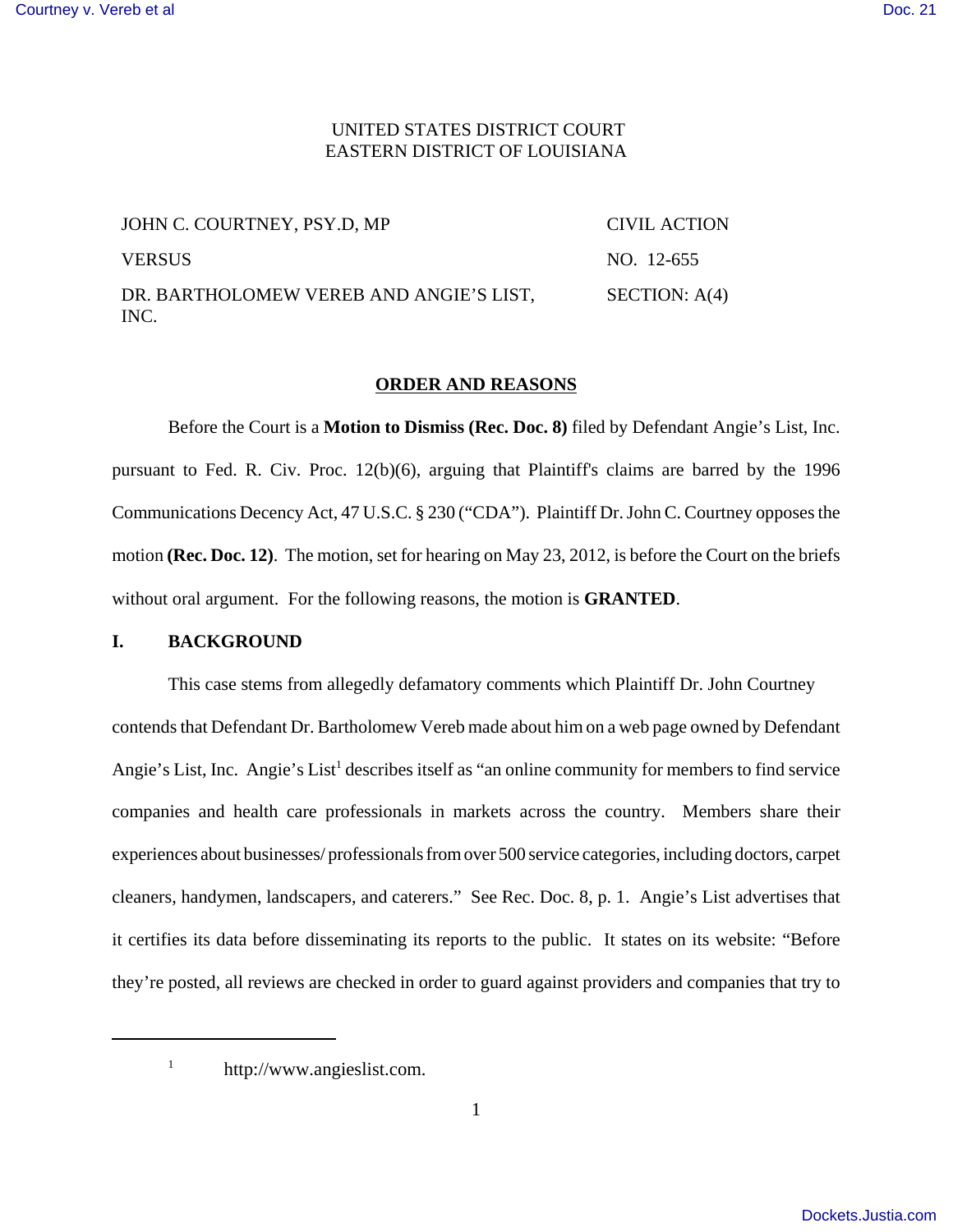report on them or their competitors."2

Plaintiff alleges that, on June 2, 2009, Dr. Vereb "intentionally and maliciously, posted false and defamatory comments" about Dr. Courtney's professional services. See Plaintiff's Complaint at ¶¶ 10 and 19. According to the complaint, Dr. Vereb is a licensed physician, practicing psychiatry in Bradenton, Florida. He is also simultaneously licensed as a physician in Louisiana with a defined practice in psychiatry. Plaintiff states that, contrary to Dr. Vereb's negative comments, Dr. Courtney had never met nor treated Dr. Vereb or anyone in Dr. Vereb's family.

Plaintiff purportedly became aware of the negative postings in "late December of 2011." Id. at ¶ 8. According to Plaintiff, he immediately contacted Angie's List via its online internal complaint form to request that it not disseminate Dr. Vereb's comments; however, Plaintiff received no response from Angie's List. Dr. Courtney alleges that he repeatedly advised Angie's List that the contents of the report were false and requested their removal over the course of several months. Plaintiff asserts that Angie's List eventually responded and recommended that Dr. Courtney post a response to Dr. Vereb's comments, which he did. Plaintiff continued to request the removal of the comments, however.

Plaintiff states that, on February 8, 2012, he received an e-mail from an Angie's List representative stating that Angie's List had removed Dr. Vereb's comments because it had discovered that Dr. Vereb operates in the same field as Dr. Courtney and Angie's List does not allow businesses to report on themselves or competitors.

Dr. Courtney subsequently filed suit against both Angie's List and Dr. Vereb in federal court. It is undisputed that this Court has subject matter jurisdiction over the instant matter pursuant to 28

<sup>2</sup> See http://www.angieslist.com/howitworks.aspx.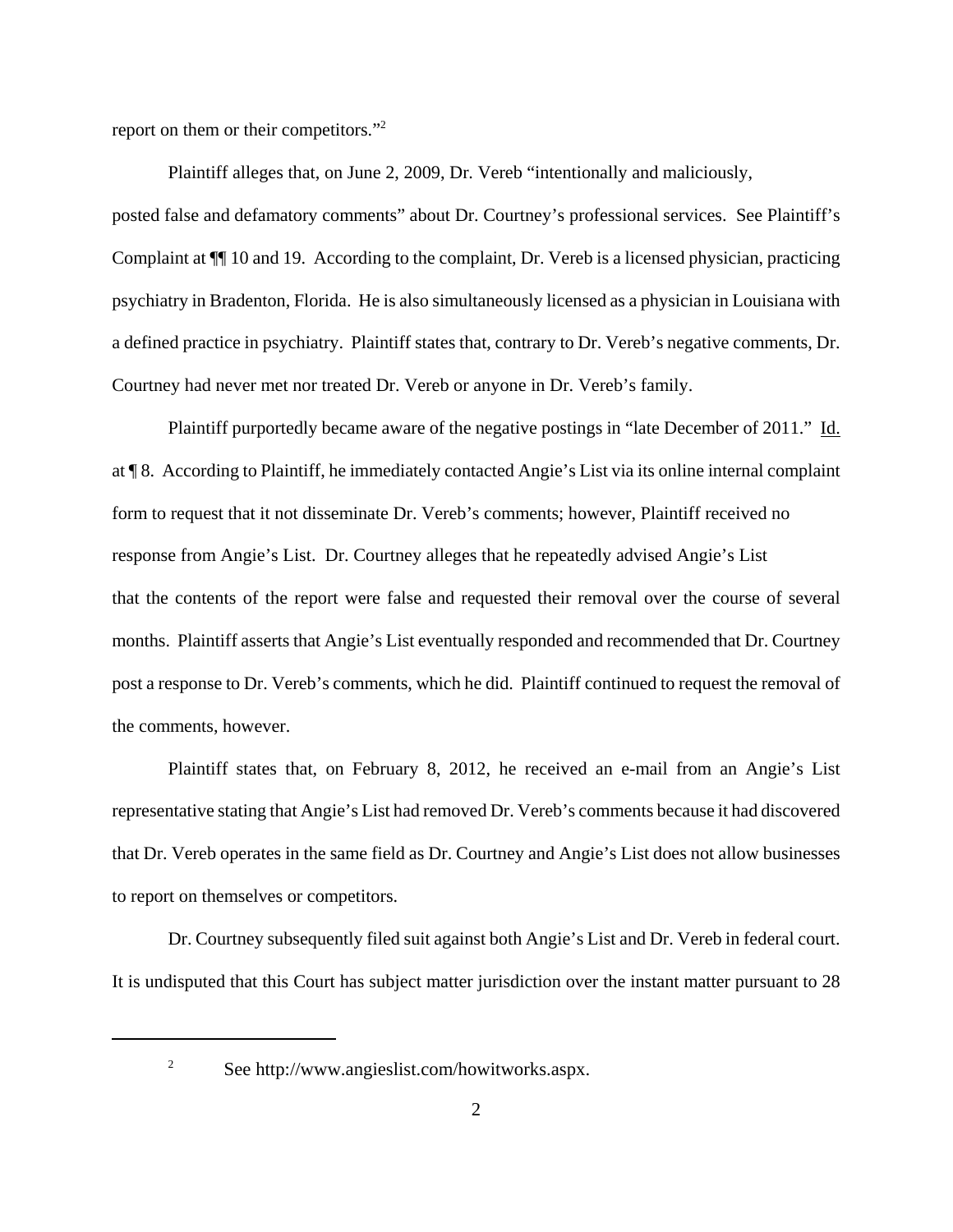U.S.C. § 1332 in that the claims asserted are against defendants with citizenship other than that of the plaintiff and because the amount in controversy exceeds \$75,000.000, exclusive of interests and costs.

Plaintiff's stated cause of action against Angie's List is that Angie's List, as "marketer, publisher, distributor and/or seller" of the information posted online, "owed a duty to the Plaintiff to certify its data and to verify the contents of any negative posting that purports to be factual statements." Id. at ¶¶ 28-29. Dr. Courtney alleges that Angie's List was negligent in failing to verify the truth of Dr. Vereb's reviews, which is "contrary to their own stated policy of certifying data." Id. at ¶ 31. According to Dr. Courtney, "Angie's List's publication of the defamatory comments to third parties was malicious since it knew or should have known that the comments were false." Id. at ¶ 34. Dr. Courtney has requested a trial by jury, and seeks compensatory damages for past and future mental pain and suffering, past and future economic loss, past and future loss of earning capacity, as well as all general, special, incidental and consequential damages as may be proven at the time of trial. Id. at ¶ 35.

Angie's List brings this Motion to Dismiss **(Rec. Doc. 8)** based on the argument that Plaintiff's claims against it are precluded by the 1996 Communications Decency Act, 47 U.S.C. §230 ("CDA"). Having considered the record, the memoranda of counsel and the law, the Court has determined that dismissal is appropriate for the following reasons.

## **II. STANDARD OF REVIEW**

Fed.R.Civ.P. 12(b)(6) authorizes a dismissal of a complaint for "failure to state a claim upon which relief can be granted." A 12(b)(6) motion should be granted only if it appears beyond doubt that the plaintiff could prove no set of facts in support of his claim that would entitle him to relief. See Conley v. Gibson, 355 U.S. 41, 45-46 (1957). Before dismissal is granted, the court must accept all well-pleaded facts as true and view them in the light most favorable to the nonmovant. Capital Parks,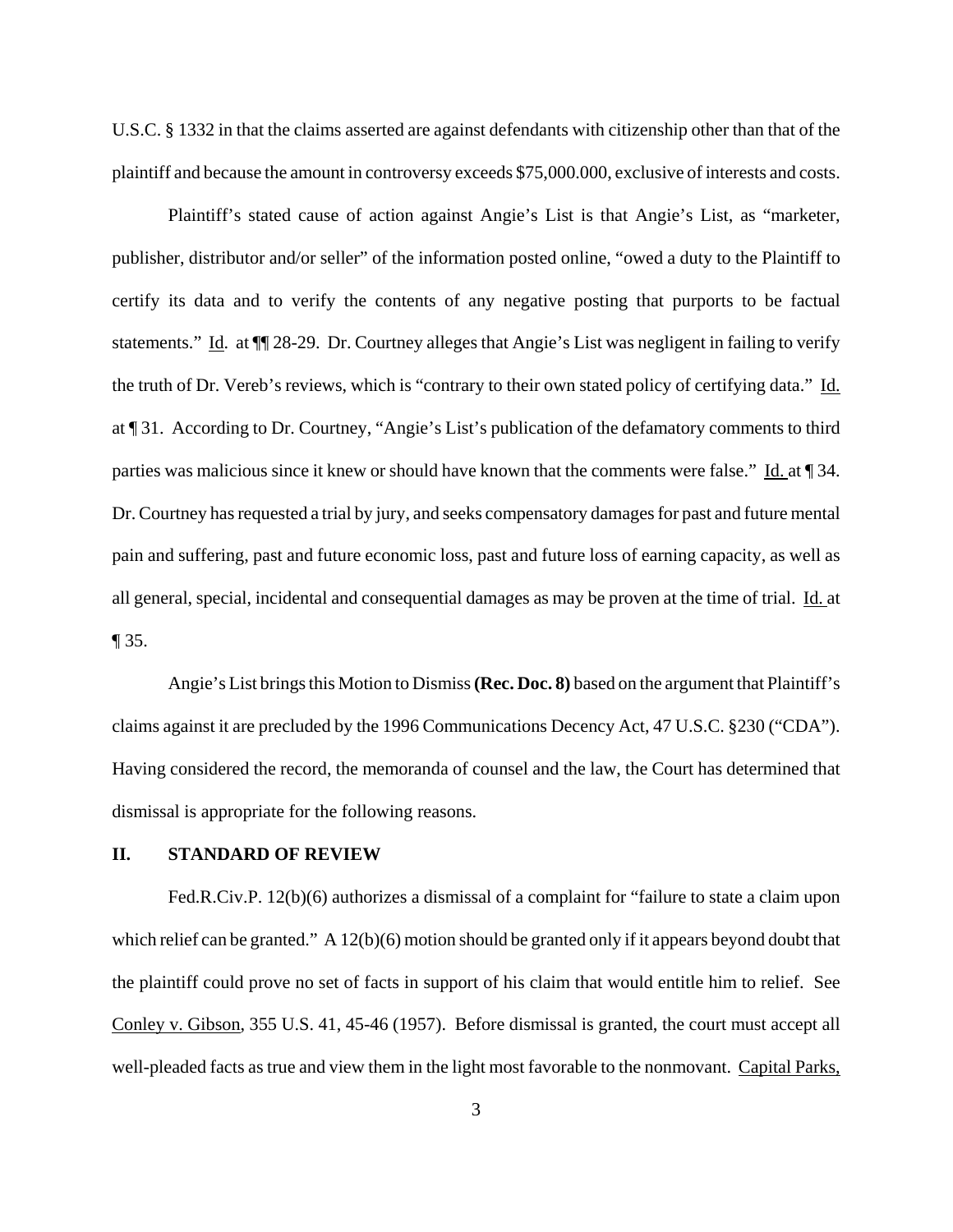Inc. v. Southeastern Advertising and Sales Sys., Inc., 30 F.3d 627, 629 (5th Cir. 1994). A court need not, however, accept as true allegations that are conclusory in nature. Kaiser Aluminum & Chem. Sales, Inc. v. Avondale Shipyards, Inc., 677 F.2d 1045, 1050 (5th Cir. 1982).

### **III. LAW & ANALYSIS**

#### A. The Purpose and History of the CDA

To determine if Angie's List is immune from the claims brought against it by Plaintiff based on the provisions of the CDA, it is helpful to understand the rationale for the statute. By passing the CDA, Congress recognized the ever increasing role that the internet plays in worldwide communication. See Smith v. Intercosmos Media Group, Inc., 2002 WL 31844907 at \*2 (E.D.La., Dec. 17, 2002). Congress pointed to "the availability of educational and informational resources to our citizens" that the internet provides. Id. (quoting 47 U.S.C. § 230). It also hailed the internet as "a forum for a true diversity of political discourse, unique opportunities for cultural development, and myriad avenues for intellectual activity" Id.

Congress saw the burgeoning internet as a benefit to all Americans. It also recognized that one reason the internet played such a beneficial role in American society was that the internet flourished "with a minimum of government regulation." Id. With the CDA, Congress made it an official policy of the United States "to promote the continued development of the internet and other interactive media, unfettered by federal or state regulation."  $\underline{Id}$ . Clearly, the purpose of the CDA is to promote the free flow of information on the internet.

To ensure that web site operators and other interactive computer services would not be crippled by lawsuits arising out of third-party communications, the Act provides interactive computer services with immunity. Doe v. MySpace, Inc., 474 F.Supp.2d 843, 847 (W.D.Tex. 2007) (citing Dimeo v. Max, 433 F.Supp.2d 523, 528 (E.D.Pa. 2006) (internal citations and quotations omitted)). Congress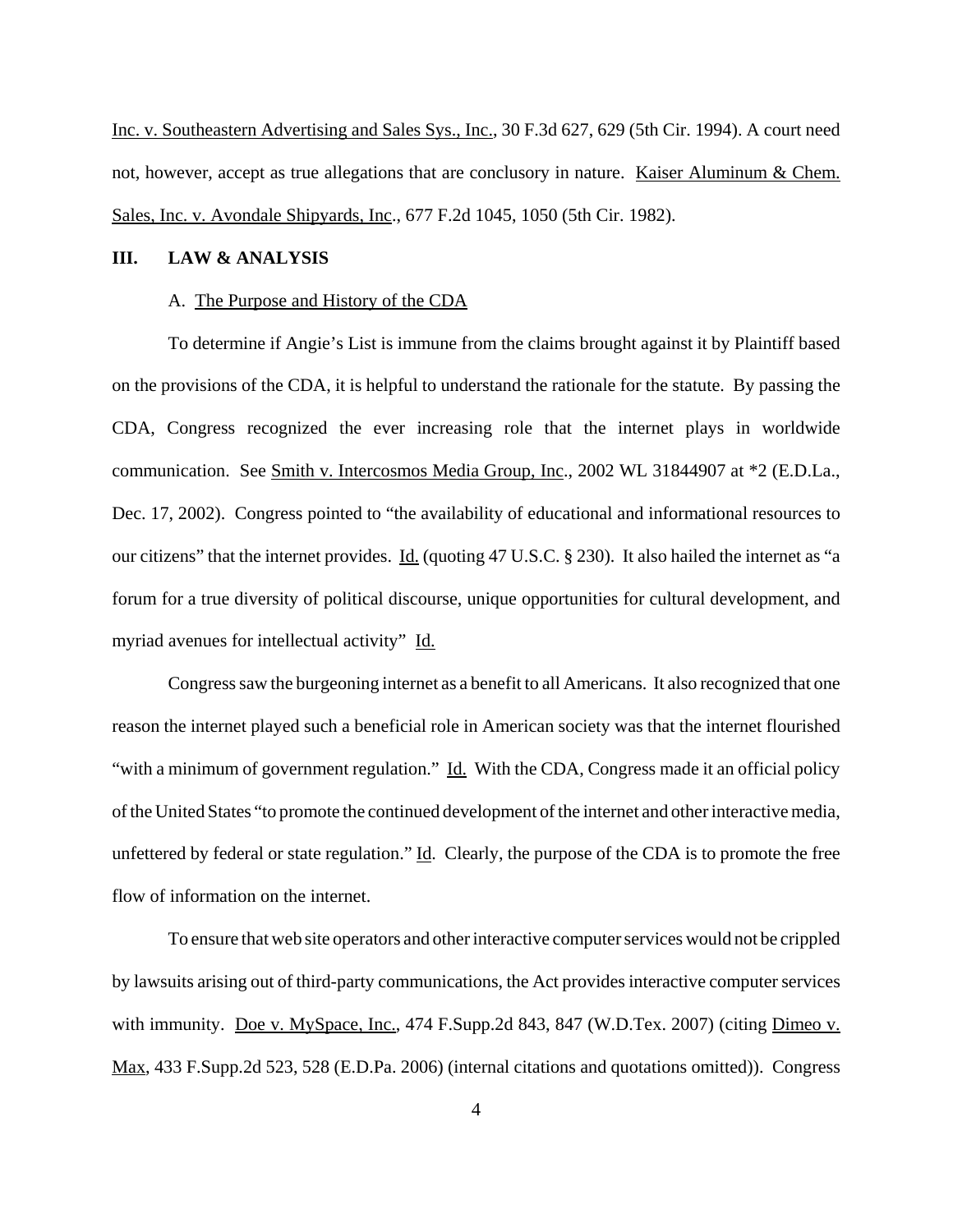provided immunity to "interactive computer service" providers for statements created by third parties but disseminated, and thus, published, by internet services. Unlike newspapers, radio stations, and other traditional media, under the CDA, websites may not be held liable for defamatory statements posted or sent through their services. R.L. Lackner, Inc. v. Sanchez, 2005 WL 3359356 at \*2 (S.D.Tex., Dec. 9, 2005)(citing Blumenthal v. Drudge, 992 F.Supp. 44, 49 (D.D.C.1998)). However, individuals who create defamatory statements may be held liable even if the offending comments are published by posting on the internet. Id.

The CDA defines an "interactive computer service" as "any information service, system, or access software provider that provides or enables computer access by multiple users to a computer server, including specifically a service or system that provides access to the Internet." 47 U.S.C. §  $230(f)(2)$ . The statute identifies an "information content provider" as "any person or entity that is responsible, in whole or in part, for the creation or development of information provided through the Internet or any other interactive computer service." 47 U.S.C. § 230(f)(3). The CDA immunizes providers and users of "interactive computer services" from liability for the information provided by a third party "information content provider." 47 U.S.C. § 230(1).

One of the most important and oft-cited cases on CDA immunity to date is Zeran v. America Online, Inc., 129 F.3d 327 (4th Cir. 1997). In Zeran, the victim of a vicious prank sued America Online, Inc. ("AOL") for failing to remove a false advertisement offering t-shirts featuring tasteless slogans related to the 1995 Oklahoma City bombing and instructing interested buyers to call the plaintiff to place an order. Zeran, 129 F.3d at 329. After receiving death threats from people who were outraged by the ad, Zeran learned of the prank and demanded that AOL remove the ad from its bulletin board and post a retraction. Id. AOL failed to remove the original ad, and the unidentified poster also posted several more ads listing the plaintiff's phone number. Id. A local radio station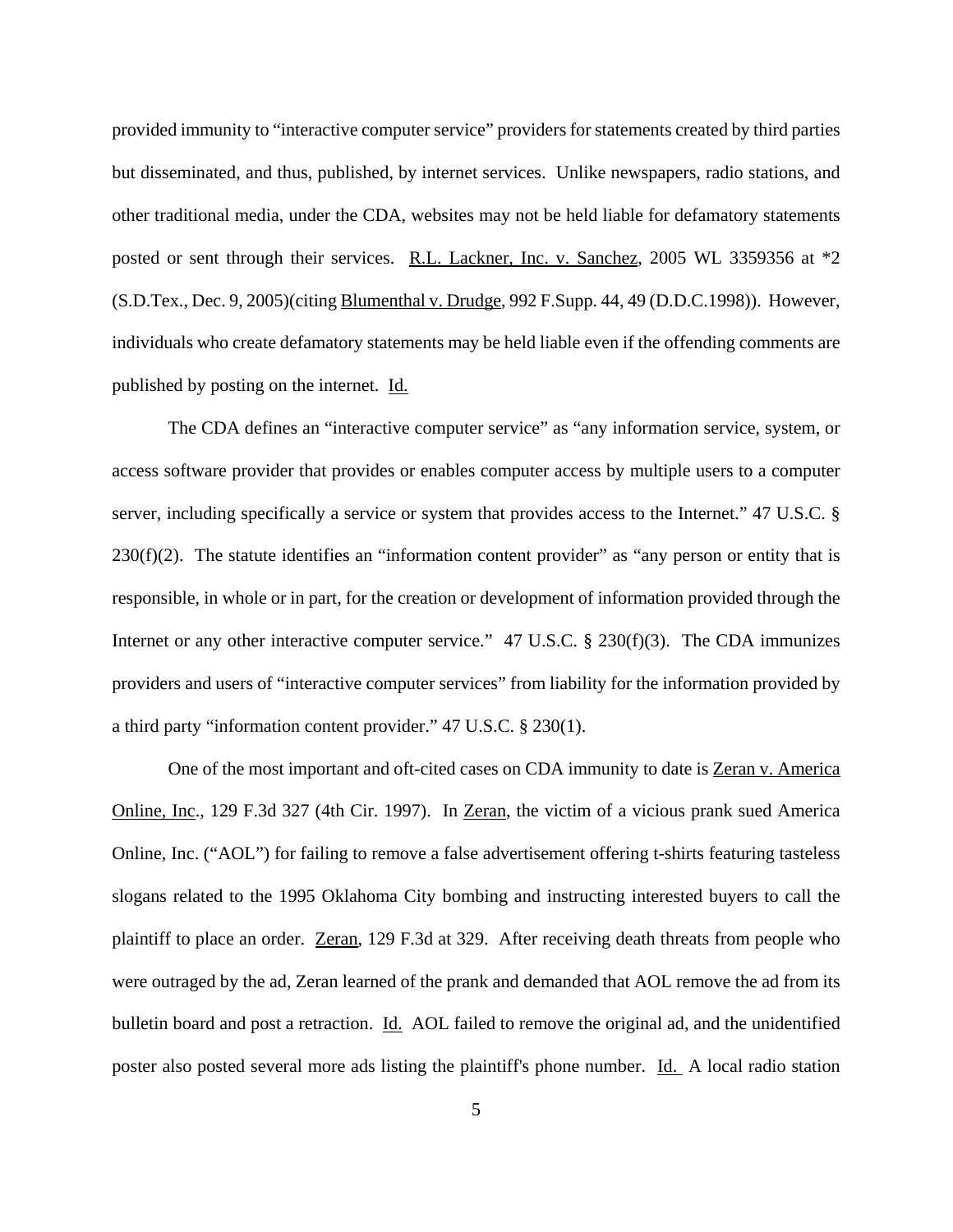learned of the ads and encouraged its listeners to harass Zeran. Id. The volume and intensity of the threats became so severe that local police guarded Zeran's home to protect his safety. Id.

Zeran sued AOL for negligence because it failed to remove the ad after specific notice of its falsity and allowed the third party to post additional ads after Zeran had put AOL on notice of his harassment and bodily danger. The Fourth Circuit affirmed the dismissal of the claims on the pleadings, explaining that the CDA necessarily protects interactive computer services from liability even after they are notified of an allegedly defamatory or threatening post because the insupportable legal burden imposed by potential tort liability would undermine the CDA's goal of promoting speech on the Internet. Id. at 330. The Court explained that "[b]y its plain language, § 230 creates a federal immunity to any cause of action that would make service providers liable for information originating with a third-party user of the service." Id. In enacting the CDA, "Congress made a policy choice ... not to deter harmful online speech through the separate route of imposing tort liability on companies that serve as intermediaries for other parties' potentially injurious messages." Id. at 330-31.

Three other federal courts of appeals have also held that the CDA immunizes computer service providers from liability for information that originates with third parties. Doe v. Bates, 2006 WL 3813758 at \*12 (E.D.Tex., Dec. 27, 2006)(citing Carafano v. Metrosplash.com Inc., 339 F.3d 1119, 1123 (9th Cir. 2003)(noting that the Ninth Circuit in Batzel v. Smith, 333 F.3d 1018 (9th Cir. 2003) had "joined the consensus developing across other courts of appeals that § 230(c) provides broad immunity for publishing content provided primarily by third parties"); Green v. America Online, 318 F.3d 465, 471 (3d Cir. 2003)(upholding immunity for the transmission of defamatory messages and a program designed to disrupt the recipient's computer); Ben Ezra, Weinstein, & Co. v. America Online, Inc., 206 F.3d 980, 985-86 (10th Cir. 2000)(upholding immunity for the on-line provision of stock information even though AOL communicated frequently with the stock quote providers and had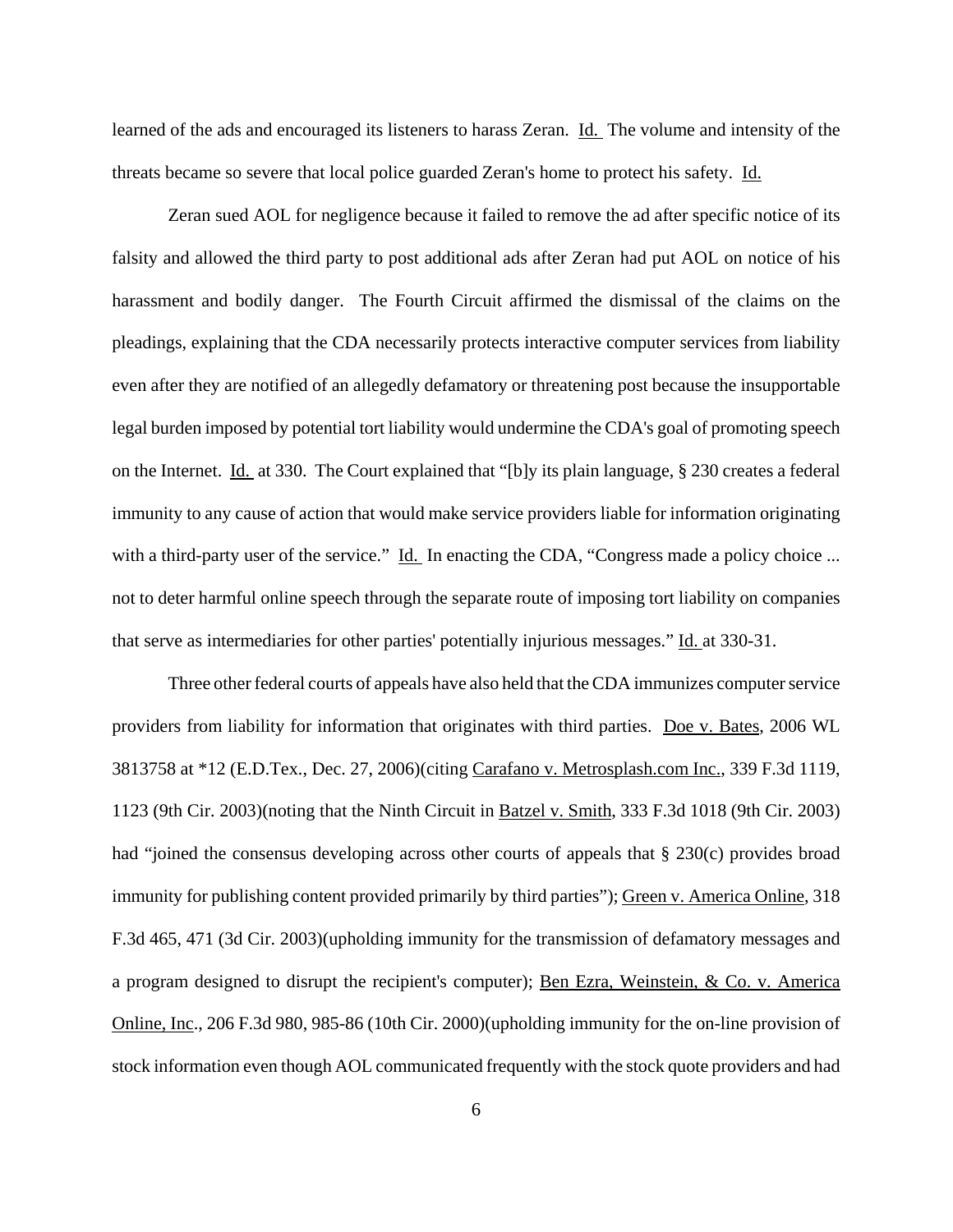occasionally deleted stock symbols and other information from its database in an effort to correct errors)).

## B. Defendant May Claim Immunity Under the CDA

The CDA states that "[n]o provider or user of an interactive computer service shall be treated as the publisher or speaker of any information provided by another information content provider." 47 U.S.C. § 230(c)(1). In Smith v. Intercosmos Media Group, Inc., 2002 WL 31844907 (E.D.La., Dec. 17, 2002), a court of this district employed a three-part test to determine whether a defendant could properly claim immunity under the CDA. Judge Berrigan held that, for purposes of CDA immunity: 1) the party claiming the immunity must be a provider or user of an interactive computer service; 2) the alleged defamatory statement must be made by a third party; 3) the defamation claim the party seeks immunity from must treat the interactive computer service as the publisher or speaker of the alleged defamatory statement. Smith, 2002 WL 31844907 at \*2.

Here, Plaintiff seeks to impose tort liability on a company that functions as an intermediary by providing a forum for the exchange of information between third party users. See Doe v. Myspace, 474 F.Supp. 2d at 848. In his opposition, Plaintiff contends that Angie's List cannot be granted immunity under the CDA because it is not merely just an "interactive computer service," but also provides copies of posted reviews to consumers upon request by telephone and fax. According to Plaintiff, Angie's List also operates as an "information content provider" because it requests that individuals, as part of their report generation process, respond to standard queries and provide additional content about the professional against whom they are reporting. In applying the three-part test to the facts of the instant case, the Court finds that Defendant Angie's List is entitled to CDA immunity for the following reasons.

1. Angie's List is an Interactive Computer Service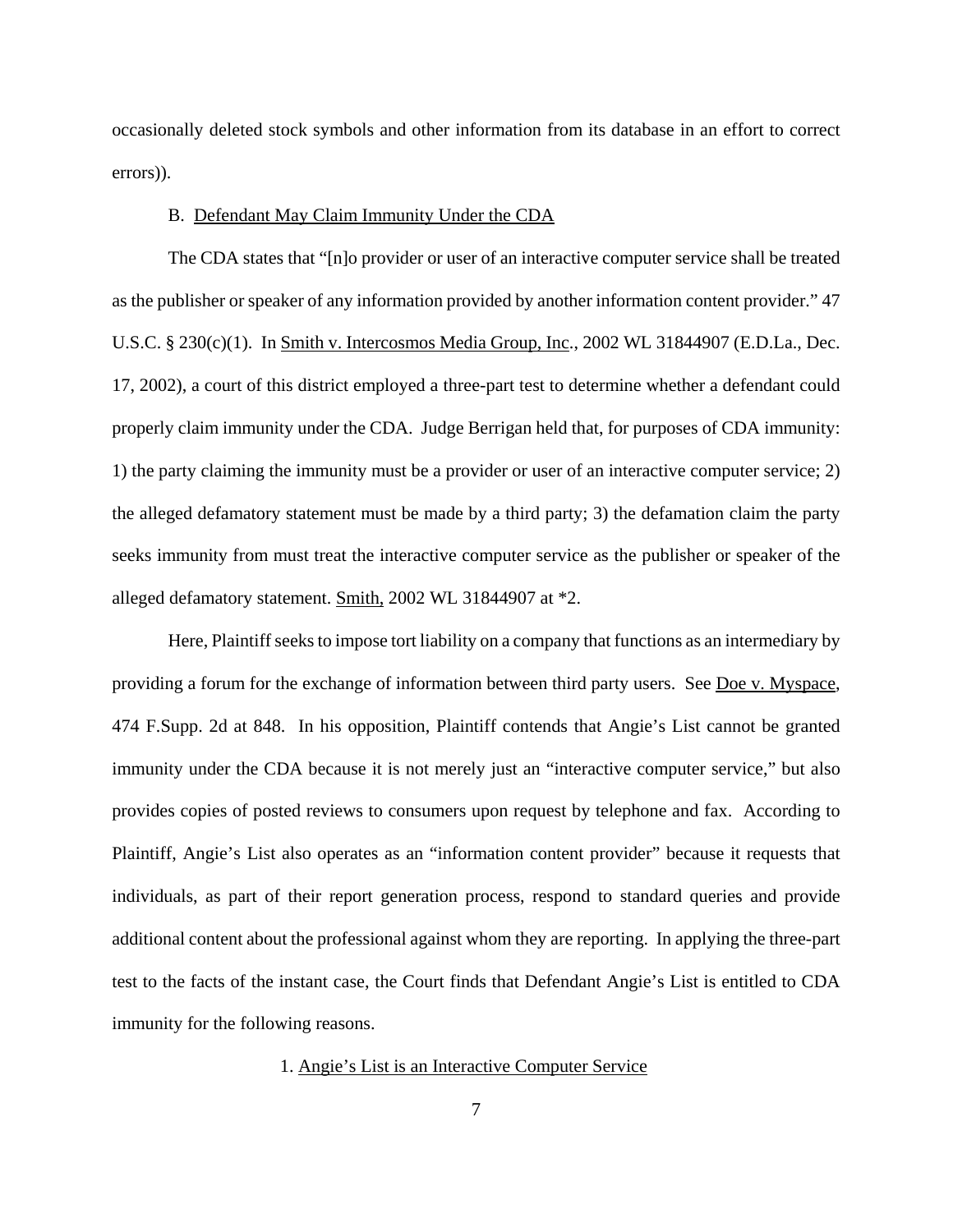As stated *supra*, the CDA defines an interactive computer service as "any information service, system, or access software that provides access to the internet and such systems operated or services offered by libraries or educational institutions."  $47 \text{ U.S.C.}$  §  $230 \text{ (f)} \text{ (2)}$ . The term "interactive computer service" differs from "information content provider," which means "any person or entity that is responsible, in whole or in part, for the creation or development of information provided through the Internet or any other interactive computer service." 47 U.S.C. § 230(f)(3). " Defendant Angie's List argues that it qualifies as an "interactive computer service" and thus meets the first prong of the test.

Plaintiff does not dispute that Angie's List offers an interactive exchange of information, but points out that members may be provided information on a service provider *by phone or fax*, as well as via the internet. According to Plaintiff, because Angie's List offers information by means other than online, it cannot claim the immunity protection of the CDA afforded to traditional interactive computer services. This argument is creative, but unsupported by the case law; Plaintiff did not provide, and the Court has been unable to locate, cases in which a website which offers users the option of receiving hard copies of online information via telephone or fax was deemed to be "not merely just an 'interactive computer service.'" See Rec. Doc. 12, p. 5. The Court finds that excluding websites which offer this type of additional service from the protection of the CDA would be contrary to the policy behind the statute, which was "to promote the continued development of the internet" by allowing it to expand "unfettered by federal or state regulation." 47 U.S.C. § 230.

## 2. Statements Were Made by a Third Party

Plaintiff readily admits that the allegedly defamatory statements were made by a third party, Defendant Dr. Vereb. Plaintiff's complaint states that the subject comments were "posted by Dr. Vereb," and that "Dr. Vereb intentionally and maliciously posted false and defamatory comments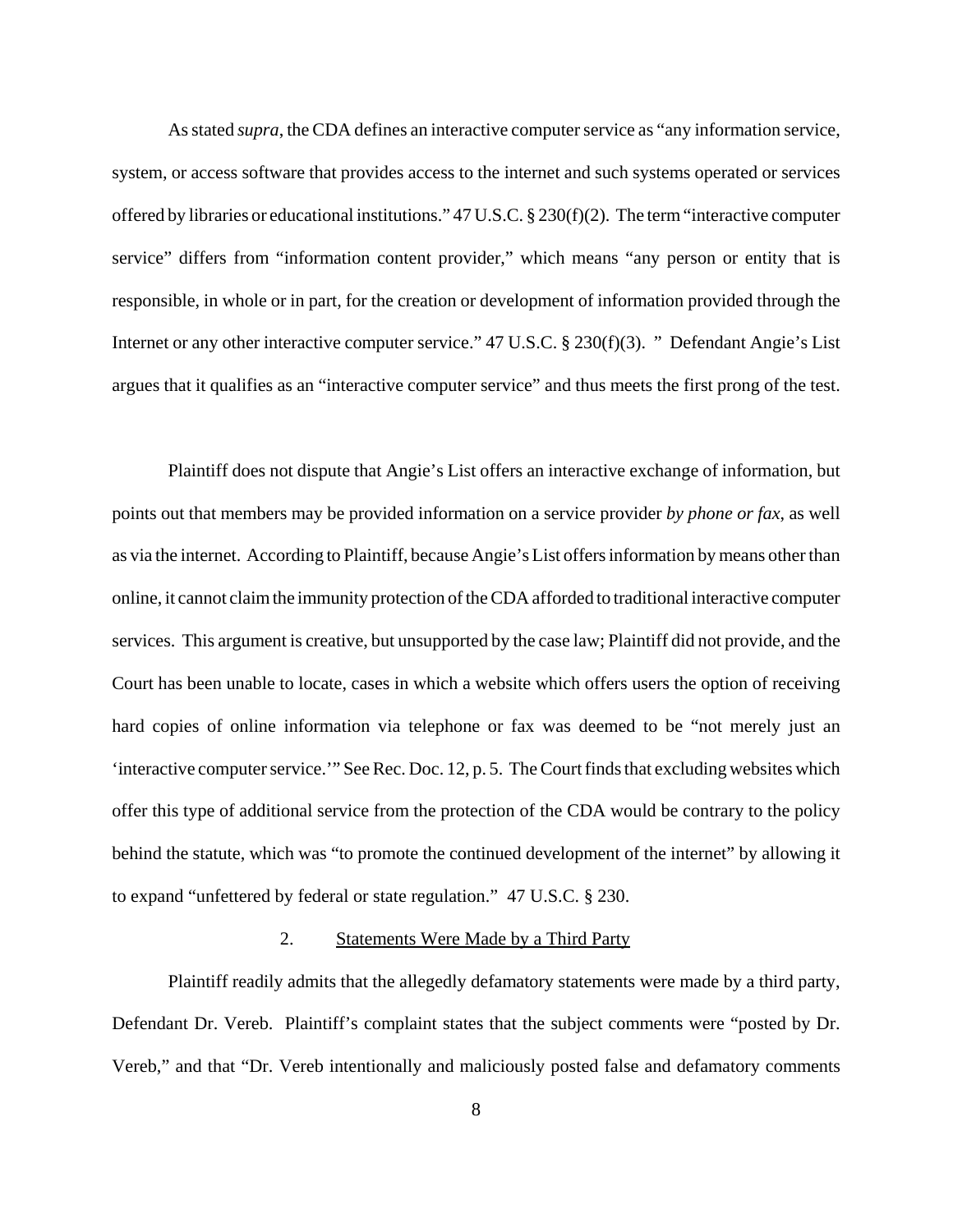concerning Plaintiff onto a national website to be viewed by all." Plaintiff Complaint, ¶¶ 10, 19.

However, Plaintiff also argues that Angie's List operates as an information content provider. Plaintiff asserts that "through its services, Angie's List requests that individuals, as part of their report generation process, provide additional content about the professional against whom they are report," and that they are therefore responsible for the allegedly defamatory content of Dr. Vereb's postings. Plaintiff Opposition, p. 7. Therefore, although Plaintiff admits that Angie's List is not solely responsible for creating the content complained of, Plaintiff argues that Angie's List is responsible, in part, for the "development of the content provided." Id.

However, Plaintiff fails to provide, and the Court has been unable to locate, binding case law establishing that a website's use of a questionnaire renders it a "content provider" of information provided in response to same. The allegedly defamatory statements objected to by Plaintiff were admittedly authored by Defendant Dr. Vereb; the Court finds no authority for Plaintiff's argument that Defendant Angie's List can be held liable for these statements in spite of the protective provisions of the CDA.

# 3. The Complaint Treats the Defendant as the Publisher of the Alleged Defamatory Statements

For CDA immunity from state and federal claims, the defendant must be treated as the publisher of the alleged defamatory statements. Plaintiff's complaint specifically alleges that Angie's List is the "publisher...of information to the general public searching for qualified medical services." Plaintiff Complaint ¶ 28. Therefore, the third part of the test is satisfied.

# **IV. CONCLUSION**

The Court finds that Defendant Angie's List meets the three requirements for asserting CDA immunity against the claims brought against it by Plaintiff. First, the defendant qualifies as an